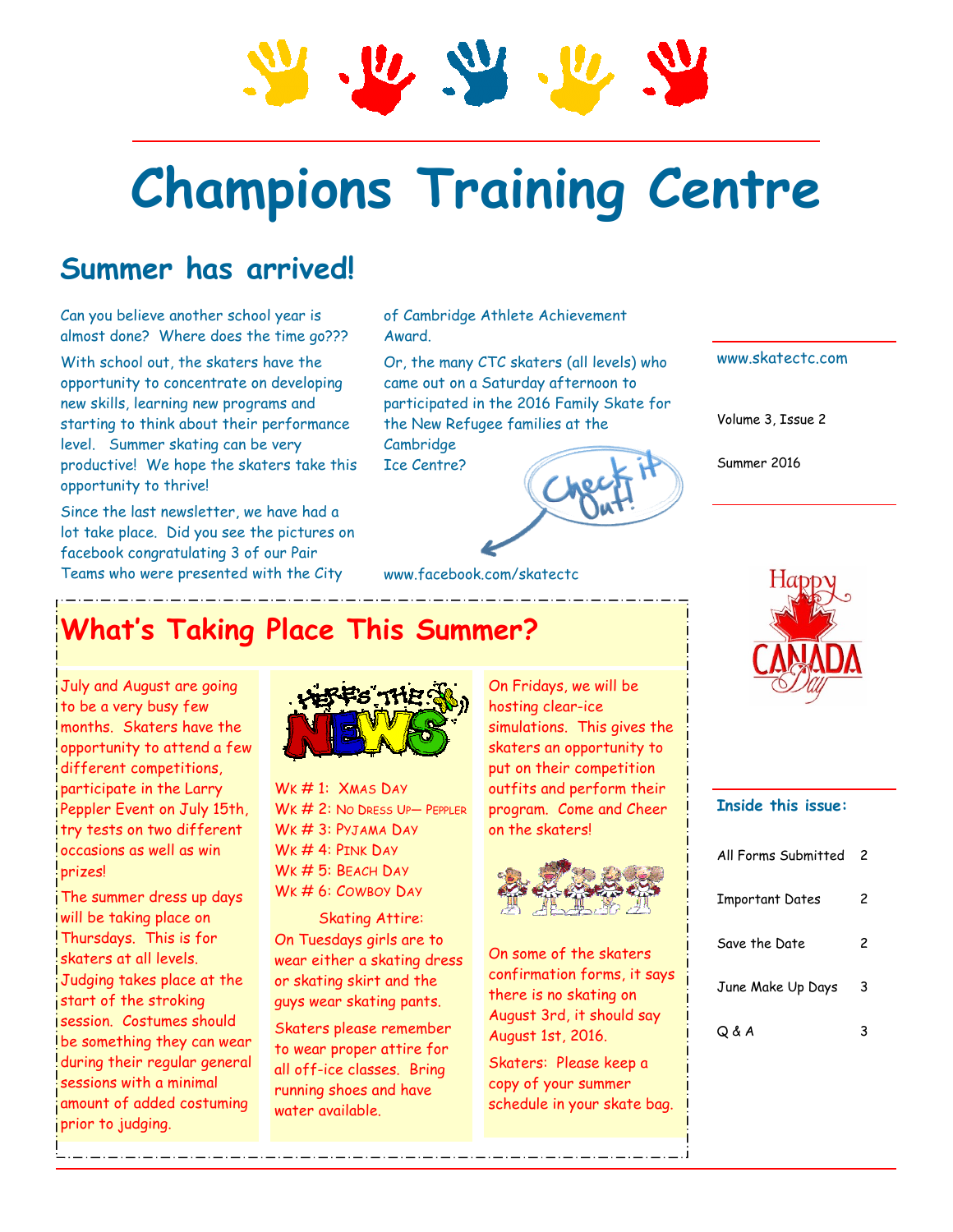## **Have you submitted everything???**





#### **Saturday March 25, 2017.**

**There will be practices during the 2017 March Break.**